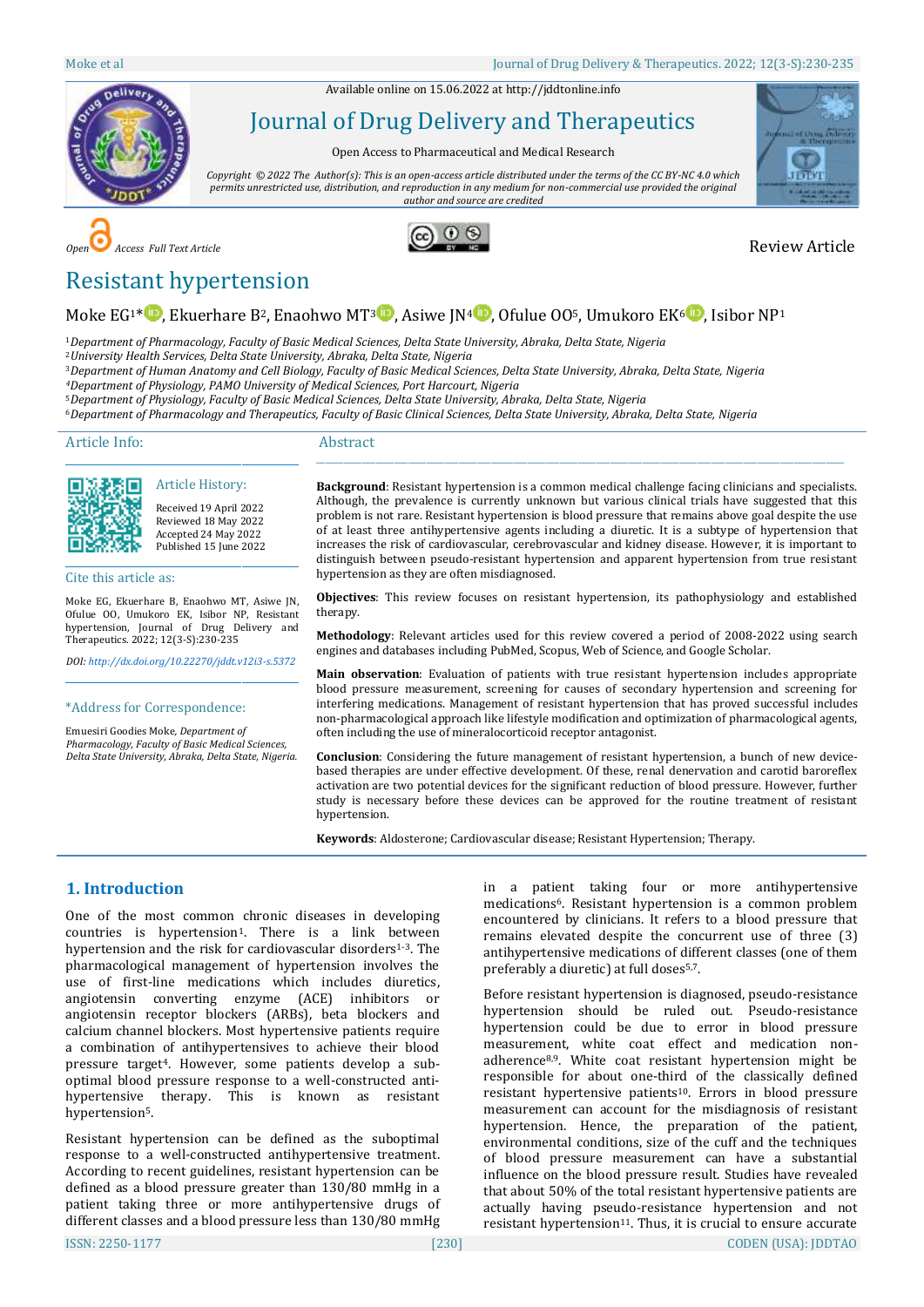blood pressure measurement before diagnosis of resistant hypertension<sup>9</sup>.

Although, the prevalence of resistant hypertension is unknown but cross-sectional studies and hypertension outcome studies suggest that resistant hypertension is common<sup>12,13</sup>. In an analysis carried out by the National Health and Nutrition Examination Survey (NHANES), only 53% of the participants being treated for hypertension had their blood pressure controlled to less than 140/90 mmHg14. Also, in a cross-sectional analysis carried out by the Framingham heart study, only 48% of the treated participant had their blood pressure controlled to less than 140/90 mmHg and only 40% of the elderly participants attained a goal blood pressure15. In the data collected from the Framingham heart study, a higher baseline of systolic blood pressure was recorded along with older age and in the presence of obesity. The results from The Antihypertensive and Lipid-Lowering Treatment to Prevent Heart Attack Trial (ALLHAT) and the Framingham study were similar where the older and obese participant had higher baseline systolic blood pressure and required more than two antihypertensives16.

# **2. Methods**

Relevant articles used for this review covered a period of 2008-2022 using search engines and databases including PubMed, Scopus, Web of Science, and Google Scholar. Keywords that guided the search included "resistant hypertension", "treatment", "pathophysiology", "comorbidities", and "cardiovascular". Articles unrelated from the subject matter were excluded.

# **3. Pathophysiology of Resistant Hypertension**

Hypertension arises from the dysfunction of several mechanisms which help to maintain the blood pressure homeostasis. One of this dysfunction includes inappropriate renal activation of the sympathetic nervous system<sup>17</sup>. This leads to increased renin release from the juxtaglomerular apparatus which in turn causes renin-angiotensin-aldosterone system (RAAS) activation and sympathetic activity. This consequently causes vasoconstriction, inappropriate intravascular volume retention and increased cardiac contractility which then lead to high blood pressure.

The consumption of excess dietary sodium also plays an important role in the etiology of hypertension $18$ . Also, most patients with resistant hypertension have been shown to have high levels of aldosterone as compared to those with normotensives19,20. This implies that excess aldosterone is key in aggravating hypertension. A study conducted recently showed that elevated aldosterone levels though, independent of renin levels corresponded to worsening hypertension across all stages of hypertension severity<sup>21</sup>. The findings from this study suggest that excess level of aldosterone contributes to the pathophysiology of hypertension. However, it should be noted that these factors can be further compounded by intrinsic kidney or renal factors<sup>21</sup>.

However, in most cases, the pathogenesis of resistant hypertension is unknown but sometimes in few instances, it could be as a result of secondary hypertension. In the absence of secondary factors, the condition is mostly multifactorial. Some proposed mechanisms include genetic factors, abnormal sympathetic nervous system activation and dysfunction in the renin-angiotensin-aldosterone system. To a great extent, evidences have revealed the involvement of enhanced sympathetic nervous system activity as an underlying pathogenic mechanism of resistant hypertension<sup>22,23</sup>.

# **4. The Role of the Renin-Angiotensin-Aldosterone System in Hypertension**

The renin-angiotensin-aldosterone system (RAAS) is a hormone system saddled with the responsibility of regulating the blood pressure and maintaining electrolyte and fluid balance (Figure 1). It is comprises of three hormones which are renin, angiotensin and aldosterone, and is primarily regulated by the rate of renal blood flow24,25.

When the blood pressure is low, the system acts by first of all releasing renin from the granular cells of the juxtaglomerular apparatus in response to any of these factors: sympathetic stimulation by beta-1 (β1) adrenoceptors, decreased perfusion pressure in the renal system and reduced amount of sodium reaching the distal convoluted tubule. Angiotensinogen is a precursor protein produced by the liver which is broken down by renin to form angiotensin I which is then converted to angiotensin II by angiotensin converting enzyme (ACE). Angiotensin II then binds to various receptors in the body and produces actions like vasoconstriction, increased sodium reabsorption, increased release of noradrenaline, vasopressin and aldosterone. Vasoconstriction causes an increase in the systemic vascular resistance and arterial pressure. Aldosterone and vasopressin also causes sodium and fluid retention respectively. Thus, increasing the blood pressure and volume. Hence, the renin-angiotensinaldosterone system elevates the blood volume and pressure by increasing sodium and water reabsorption and the vascular tone. So, the RASS is activated when there is a fall in the blood pressure. A dysfunction in the mechanism of the reninangiotensin-aldosterone system is thus said to play a role in the pathogenesis of resistant hypertension<sup>26,27</sup>.



**Figure 1:** Role of the renin-angiotensin-aldosterone system in the elevation of the blood pressure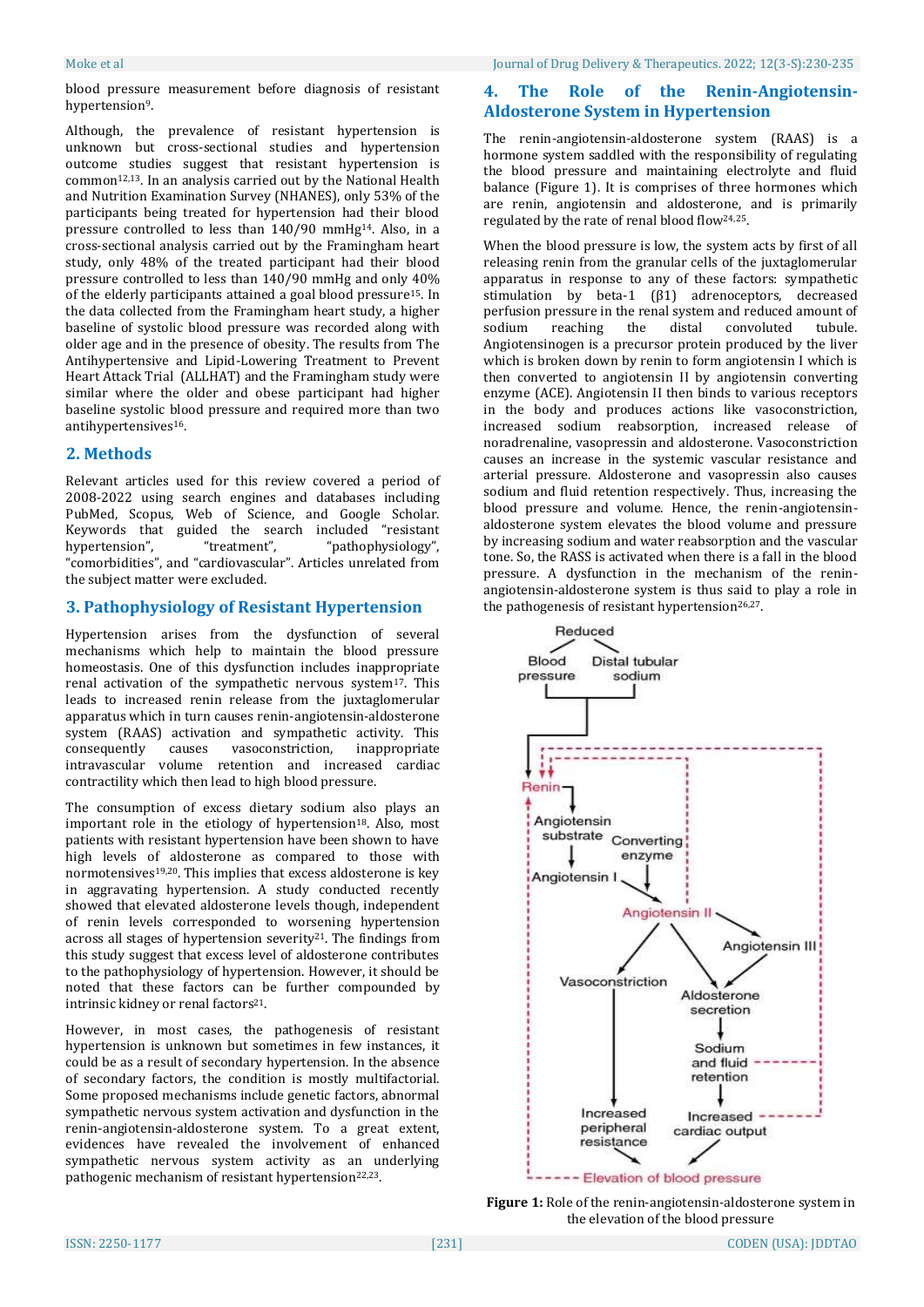# **5. Resistant Hypertension Comorbidities**

Multiple comorbidities have been linked with resistant hypertension. Some of these comorbidities include obesity, diabetes mellitus, albuminuria, ventricular hypertrophy, obstructive sleep apnea and chronic kidney disease<sup>6</sup>.

Old age, obesity, presence of some co-morbid conditions like diabetes, cardiovascular disease, silent target damage such as left ventricular hypertrophy and chronic kidney disease were the main clinical characteristics that differentiated resistant hypertensive patients from those with controlled hypertension<sup>23,28</sup>. In a data obtained from the Spanish Ambulatory Blood Pressure Monitoring (ABPM) Registry, more than 8000 patients with true hypertension had a longer duration of hypertension, a history of previous cardiovascular event, target organ damage and diabetes<sup>29</sup>.

Some several clinical conditions are frequently associated with resistant hypertension. These include conditions like hyperaldosteronism and obstructive sleep apnea. Hyperaldosteronism is common in patients with resistant hypertension and more than 20% of classical primary aldosteronism has been reported in resistant hypertension<sup>30</sup>. It has been revealed that excess aldosterone and constant intravascular volume expansion as shown by high levels of plasma natriuretic peptides frequently underlie resistant hypertension<sup>7,31,32</sup>.

There is a link between visceral adiposity and aldosterone secretion. Hence, this supports the hypothesis that obesity contributes to excess aldosterone and thus, provides a possible explanation to the relationship between obesity and resistant hypertension33,34. Also, the correlation between excess aldosterone and obstructive sleep apnea syndrome has been shown. According to a research conducted, the prevalence of obstructive sleep apnea has been estimated to be more than two-thirds of patients with resistant hypertension35. Also, diabetes mellitus have been grately associated with resistant hypertension36-38.

# **6. Causes of Resistant Hypertension**

# *6.1. Drug-Related Causes*

Some medications or pharmacological agents can interfere with blood pressure control. These agents can increase the blood pressure and contribute to the treatment resistance. However, the effect of these medications are highly individualized as some people experience severe blood pressure elevation while others manifest little or no effect. A common class of drug which worsens blood pressure control is the non-narcotic analgesics. These include non-steroidal anti-inflammatory drugs (NSAIDs) and acetaminophen39. In particular, NSAIDs are linked with modest but predictable increase in blood pressure40. Also, other medications like sympathomimetic agents can worsen blood pressure control. Glucocorticoids can induce fluid and sodium retention which eventually leads to an increment in the blood pressure<sup>41</sup>. Erythropoietin agents have also been said to elevate the blood pressure in normotensive and hypertensive patients<sup>42</sup>.

# *6.2. Secondary Causes*

Patients with resistant hypertension usually have secondary causes of hypertension. However, the prevalence of this is unknown. Secondary causes of resistant hypertension includes obstructive sleep apnea, renal parenchymal disease, primary aldosteronism and renal artery stenosis28,32,35. Uncommon secondary causes include Cushing's disease, intracranial tumour, pheochromocytoma, hyperparathyroidism and aortic coarctation. Diabetes is also a secondary cause of resistant hypertension36,37.

#### *6.3. Lifestyle Factors*

Some lifestyle factors like unhealthy eating, excessive sodium intake and drinking of alcohol can lead to resistant hypertension. Unhealthy eating can result in obesity. The mechanism of obesity-induced hypertension is complex but it is said to include increased sympathetic activity, impaired sodium excretion and the activation of the renin-angiotensinaldosterone system34. Excessive sodium intake can contribute to the development of resistant hypertension and can counter the effect of anti-hypertensive agents<sup>18</sup>.

# **7. Diagnosis of Resistant Hypertension**

In the diagnosis of resistant hypertension, the medical history of the patient should be obtained and information like the duration, progression and severity of the hypertension should be documented. Also, the treatment adherence of the patient, response to the prior prescribed medications such as the adverse effects, current drug use including any over-thecounter medicines, supplements or herbal products, symptoms of possible secondary cause of hypertension should be recorded in the patient's file. The level of treatment adherence should be evaluated. In the clinical setting, only the patient's self-report can evaluate the level of treatment adherence43. Patients should be asked how successful they were in taking all their prescribed medications. Factors which can limit adherence such as adverse effects, drug cost and dosing inconvenience should be discussed with the patient. Family members of the patient may provide more specific assessments of patient's adherence to the prescribed medication. However, such input should be made in the presence of the patient.

Accurate blood pressure monitoring is essential in the diagnosis of resistant hypertension<sup>44</sup>. When measuring the blood pressure, it should be done in a conductive environment. The right size of the cuff should be used and proper care must be taken to ensure accurate measurement. An important tool in the diagnosis of resistant hypertension is ambulatory blood pressure monitoring (ABPM) <sup>45</sup>. It involves obtaining the blood pressure at fixed time intervals usually during a period of 24 hours away from the medical environment. ABPM can be used to identify pseudo-resistance hypertension particularly those with white coat hypertension.

Physical examinations are generally made to identify the secondary causes of hypertension. A fundoscopic examination should be carried out to evaluate the severity of retinopathy. Physical observations like the presence of carotid, abdominal or femoral bruits increases the chances of renal artery stenosis which is a secondary cause of hypertension.

Biochemical evaluation of resistant hypertension includes a routine metabolic profile (potassium, sodium, bicarbonate, chloride, glucose and creatinine), urinalysis and plasma renin activity used to screen for primary aldosteronism. The aldosterone/renin ratio is an effective test for screening primary aldosteronism46. The patient's dietary sodium and potassium intake can be evaluated via a 24-hour urine collection and the creatinine clearance can be measured.

# **8. Treatment of Resistant Hypertension**

#### *8.1. Non-pharmacological Treatment and Management of Resistant Hypertension*

Non-pharmacological approach in the treatment and management of resistance hypertension includes: weight loss, dietary sodium reduction, cessation of alcohol ingestion, increased physical activity and eating healthily. Diet rich in fruits and vegetables, high in calcium, potassium and magnesium, high in low-fat dairy products and low in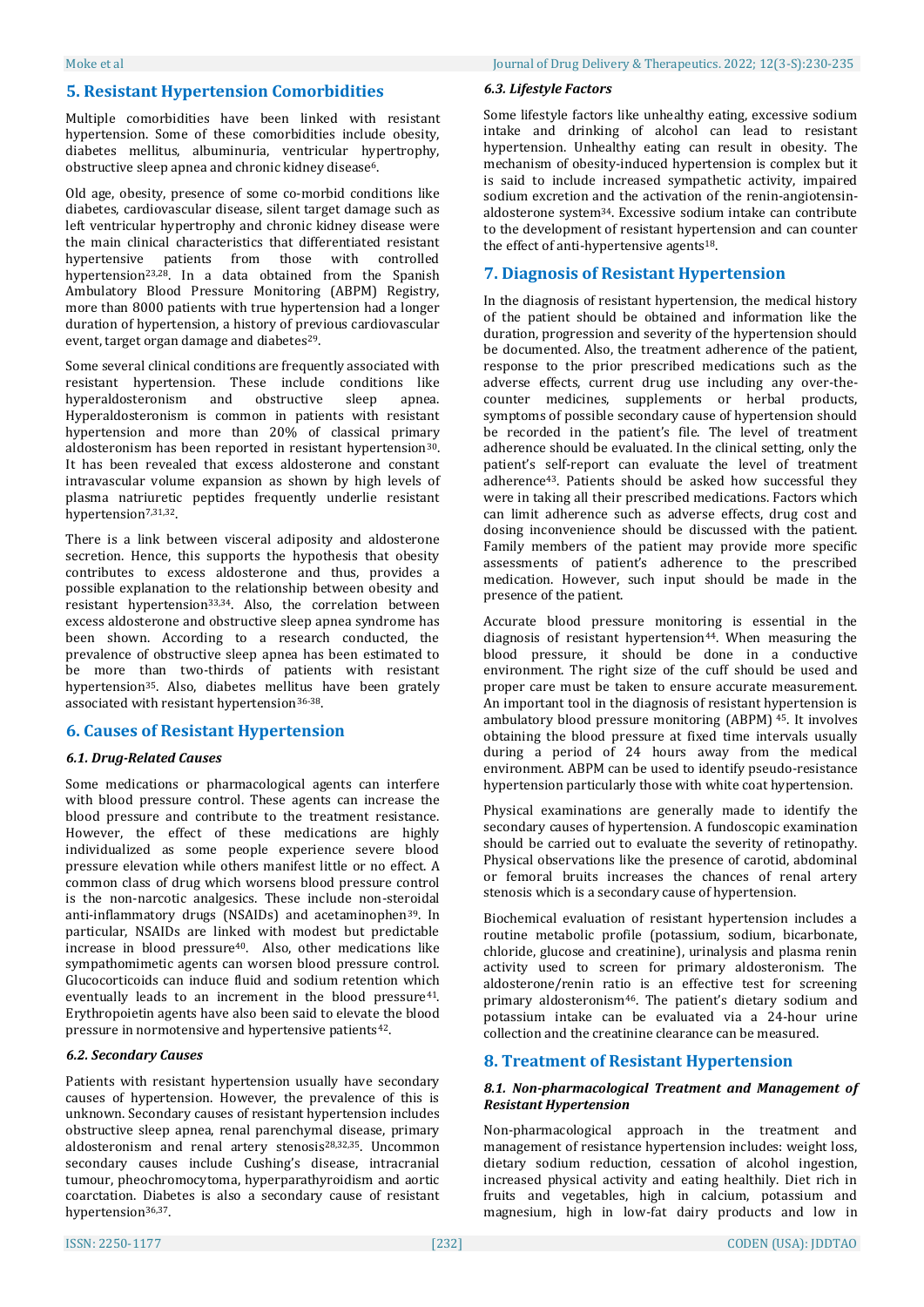saturated fats have been shown to cause a reduction in the systolic and diastolic blood pressure47.

# *8.2. Pharmacological Treatment and Management of Resistant Hypertension*

# *8.2.1. Withdrawal of interfering medications*

Medications that interfere with blood pressure control should be withdrawn. Non-steroidal anti-inflammatory drugs (NSAIDS) have been said to interfere with blood pressure control39. NSAIDS block the two cyclooxygenase enzymes – COX-1 and COX-2. The inhibition of COX-2 enzyme can block its natriuretic effect which leads to increased sodium retention. NSAIDS also causes an inhibition of the vasodilating action of prostaglandins and leads to the production of vasoconstricting factors like endothelin-148. Endothelins when over expressed contributes to high blood pressure via its potent vasoconstrictive property. These overall effects produced by NSAIDS can contribute to the induction of hypertension in a controlled hypertensive patient or a normotensive patient.

Sympathomimetic drugs like methamphetamine, pemoline, cocaine, ephedrine, MDMA and amphetamine can also interfere with blood pressure control49. These drugs mimic the adrenergic nervous system and raise the blood pressure particularly in patients with hypertension. These drugs causes the activation of adrenergic receptors which leads to vasoconstriction, increase in peripheral resistance and systemic arterial blood pressure.

Corticosteroid drugs particularly those with great mineralocorticoid effects produce the greatest amount of sodium and fluid retention<sup>41</sup>. Corticosteroid-induced fluid retention can be so bad and patients with already existing hypertension may develop treatment-resistant hypertension when these drugs are co-administered. The basic mechanism of action of corticosteroids in the worsening of blood pressure control is that they lead to overstimulation of the mineralocorticoid receptor, thus, leading to sodium retention. This in turn leads to volume expansion and a subsequent rise in the blood pressure.

The chronic use of oral contraceptives may interfere with blood pressure control despite pharmacological intervention50. Although, the mechanism responsible for the hypertensive effect of oral contraceptives is not clearly understood but the renin-angiotensin system may play a major role since estrogen stimulates the production of angiotensinogen in the liver. Immunosuppressants like cyclosporine and tacrolimus can worsen blood-pressure control by decreasing the excretion of water, potassium and sodium51. Erythropoietin has also been said to worsen blood pressure control. The possible mechanism of the hypertensinogenic effect of erythropoietin has been linked to the increase in cardiac output and system resistance<sup>42</sup>. It has also been associated with the impairment of acetylcholine mediated vasodilator response which leads to unopposed vasoconstriction.

# *8.2.2. Diuretic therapy*

Findings from the evaluation of patients with resistant hypertension have revealed that treatment resistance was related due to a lack of or underuse of diuretic therapy52. Blood pressure control was improved by increasing the doses of diuretics or changing the class of the prescribed diuretic. Thiazide diuretics acts by inhibiting the sodium-chloride transported situated in the renal distal tubule. They act to produce natriuresis and diuresis. A decrease in sodium reabsorption leads to a decrease in the plasma volume and extracellular fluid. This in turn causes reduced cardiac output,

increased rennin release and reduction in blood pressure. Considering the thiazide or thiazide-like diuretics, indapamide and chlortalidone have been shown to have greater blood pressure lowering effect than hydrochlorothalidone53. In the treatment of resistant hypertension in patients with advanced chronic kidney disease (CKD), loop diuretics are preferred agents54. Furosemide and bumetanide have a relatively short half-life. Hence, they should be dosed twice a day to avoid reactive sodium retention which is due to activation of the renin-angiotensin-aldosterone system and constant natriuresis.

# *8.2.3. The use of mineralocorticoid receptor antagonist (MRA)*

Mineralocorticoid receptor antagonist acts to block the action of aldosterone on mineralocorticoid receptors55. It is a diuretic drug that competitively antagonizes the effect of aldosterone at the mineralocorticoid receptors. Aldosterone is known to be a mineralocorticoid that is synthesized by the adrenal glands and binds to the mineralocorticoid receptors situated in the cells of the renal tubules. When this happens, a complex is formed that favours the transcription of some DNA segments in the nucleus and leads to the formation of two transporters which are the Na+/K+ ATPase pump and a sodium channel known as ENaC. These transporters are known as protein transporters and they cause an increase in the reabsorption of sodium and excretion of potassium. Through the antagonist action of mineralocorticoid receptor antagonist, aldosterone is inhibited. Thus, resulting in an increase in sodium excretion, decreased body fluid and reduced blood pressure.

Examples of mineralocorticoid receptor antagonist include spironolactone, eplerenone, canrenone, finerenone and mexrenone. A common side effect of this class of drug is increased urination and significant hyperkalemia. Eplerenone may be more advisable for patients requiring spironolactone doses above 25 mg/kg because of its adverse effects such as breast tenderness and hyperkalemia. Eplerenone is a spironolactone analog with decreased adverse effects. In patients with renal dysfunction, it is necessary to adjust the dose of eplerenone because failure to excrete the drug via the kidney could lead to the accumulation of potassium in the body which is dangerous.

Mineralocorticoid receptor antagonists should be included when considering adding a 4th anti-hypertensive agent. When spironolactone was used as a fourth line agent for RH in a study from ASCOT, it resulted in a mean blood pressure decline of 20/10 mmHg7.

# *8.2.4. Combination therapy*

Numerous studies have shown that additive antihypertensive benefits can be attained by combining two or more agents of different classes<sup>56,57</sup>. This is true of thiazide-like diuretic which improves blood pressure control significantly when combined with most of all other classes of antihypertensives<sup>57</sup>. Perceptively, it seems most appropriate to combine classes of antihypertensives with different mechanism of action. A triple drug regimen should be standardized to include a drug that blocks the rennin-angiotensin system, particularly an ACE (angiotensin converting enzymes) inhibitor or ARB (angiotensin receptor blocker), a long-acting calcium channel blocker like amlodipine and a long-acting thiazide diuretic, preferably indapamide or chlorthalidone. ACE inhibitors and ARBs play a vital role in the management of resistant hypertension as it prevents the development of common comorbidities like chronic kidney disease and diabetes mellitus7.

Some novel agents are presently being evaluated in the treatment of RH. For example, Endothelin. A receptor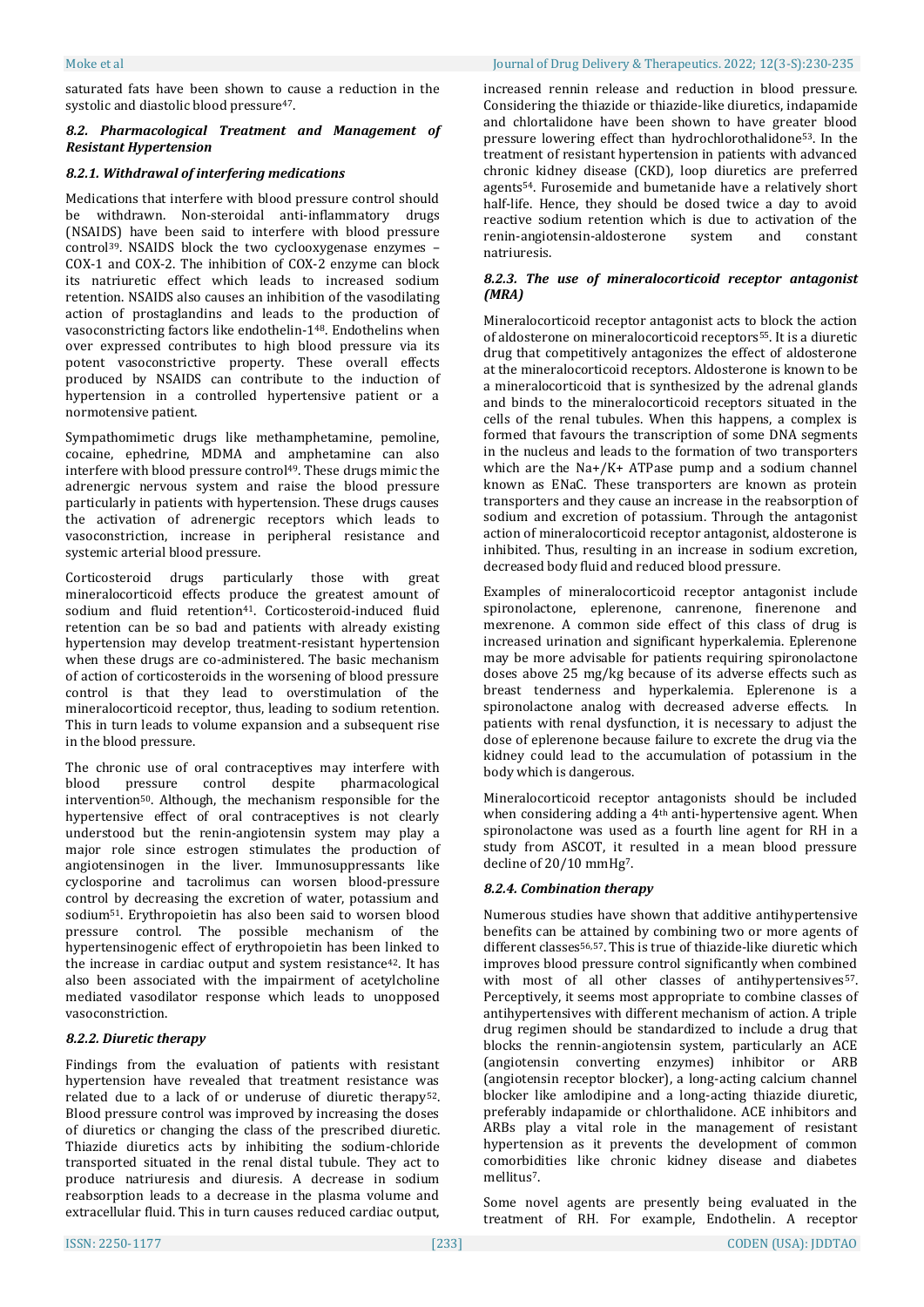antagonist exerts its actions by causing vasodilation. Hydralazine or monoxidil when administered at higher doses are also effective vasodilators. Vasopeptidase inhibitors reduce the production of Angiotensin II and prevent the destruction of natriuretic peptides. Also, aminopeptidase A inhibitor acts on the renin-angiotensin-aldosterone system at the level of the central control21.

#### *8.2.5. The use of device-based therapy*

This allows for a long-lasting reduction in the blood pressure following a single intervention while bypassing the need for ongoing pharmacologic therapy. One of these device-based therapy is renal denervation (RDN). The renal nerves have efferent and afferent sympathetic innervation. The efferent fibers come from the sympathetic ganglion and are stimulated through the juxtaglomerular apparatus and are main regulators of the renin-angiotensin-aldosterone system. The sensory afferent fibers are responsible for the sympathetic outflow to the kidney and controls sympathetic efferent activity and cardiovascular hemodynamic. Numerous studies involving the use of animals have shown a drastic reduction in the BP after renal denervation. The selective disruption of the sympathetic renal nerves by radio frequency energy given by percutaneously inserted catheter through the femoral artery has been shown to significantly lower the blood pressure. A clinical report have revealed mean BP reductions around 30/15 mmHg at 12 months of renal denervation in patients and this has been found to be maintained in a small fraction of these patients followed-up for 2-3 years after the procedure23.

Another device-based therapy is carotid baroreflex activation. This involves the stimulation of the carotid sinus nerves through implanted devices. This has been reported to achieve significant reductions of diastolic and systolic blood pressure.

# **9. Conclusion**

Hypertension is a difficult clinical problem with a significant fraction of patients failing to attain blood pressure control despite pharmacological intervention. This is known as resistant hypertension. Such patients are likely to suffer endorgan damage eventually. However, some will achieve normal blood pressure with conscientious treatment plan. Patients must be approached in a step-wise manner starting with traditional antihypertensive agents followed by the addition of other agents to reach a quadruple or five-drug regimen if needed. In patients who still remains hypertensive despite pharmacological approach, there are promising interventional options which are still under development such as the devicebased therapy.

# **References**

- 1. Fuchs FD, Whelton PK. High Blood Pressure and Cardiovascular Disease. Hypertension 2020; 75(2):285-292. <https://doi.org/10.1161/HYPERTENSIONAHA.119.14240>
- 2. Kjeldsen SE. Hypertension and cardiovascular risk: General aspects. Pharmacol Res 2018; 129:95-99.
- <https://doi.org/10.1016/j.phrs.2017.11.003> 3. Alawode DI, Asiwe JN, Moke EG, Okonofua DE, Sanusi KO, Adagbada EO, et al. The Effect of Ethanol Leaf Extract of Cnidosculus Aconitifolius on Cardiorenal Functions in Hypertensive and Normotensive Male Wistar Rats. Int J Nutr Sci 2021; 6(3):155-160.
- 4. Zhang ZY, Yu YL, Asayama K, Hansen TW, Maestre GE, Staessen JA. Starting Antihypertensive Drug Treatment with Combination Therapy: Controversies in Hypertension - Con Side of the Argument. Hypertension 2021; 77(3):788-798. <https://doi.org/10.1161/HYPERTENSIONAHA.120.12858>
- 5. Yaxley JP, Thambar SV. Resistant hypertension: an approach to management in primary care. J Family Med Prim Care 2015; 4(2):193-199[. https://doi.org/10.4103/2249-4863.154630](https://doi.org/10.4103/2249-4863.154630)
- 6. Carey RM. Special Article The management of resistant hypertension: A 2020 update. Prog Cardiovasc Dis 2020; 63(5):662-670[. https://doi.org/10.1016/j.pcad.2020.08.001](https://doi.org/10.1016/j.pcad.2020.08.001)
- 7. Acelajado MC, Hughes ZH, Oparil S, Calhoun DA. Treatment of Resistant and Refractory Hypertension. Circ Res 2019; 124(7):1061-1070. <https://doi.org/10.1161/CIRCRESAHA.118.312156>
- 8. Bhatt H, Siddiqui M, Judd E, Oparil S, Calhoun D. Prevalence of pseudoresistant hypertension due to inaccurate blood pressure measurement. J Am Soc Hypertens 2016; 10(6):493-9. <https://doi.org/10.1016/j.jash.2016.03.186>
- 9. Zanatta JMM, Cosenso-Martin LN, da Silva Lopes V, Roma Uyemura JR, Polegati Santos AM, Paz Landim MI, et al. Evidence of Nonadherence in Cases of Pseudoresistant Hypertension. Integr Blood Press Control 2021; 14:9-17. <https://doi.org/10.2147/IBPC.S264057>
- 10. Nuredini G, Saunders A, Rajkumar C, Okorie M. Current status of white coat hypertension: where are we? Ther Adv Cardiovasc Dis 2020; 14:1753944720931637. <https://doi.org/10.1177/1753944720931637>
- 11. Khanra D, Duggal B. Pseudo-resistance, resistant and refractory hypertension: The good, the bad and the ugly. J Pract Cardiovasc Sci 2019; 5:76-80[. https://doi.org/10.4103/jpcs.jpcs\\_31\\_19](https://doi.org/10.4103/jpcs.jpcs_31_19)
- 12. Daugherty SL, Powers JD, Magid DJ, Tavel HM, Masoudi FA, Margolis KL, et al. Incidence and prognosis of resistant hypertension in hypertensive patients. Circulation 2012; 125(13):1635-42.
- <https://doi.org/10.1161/CIRCULATIONAHA.111.068064> 13. Cai A, Calhoun DA. Resistant Hypertension: An Update of Experimental and Clinical Findings. Hypertension 2017; 70(1):5- 9[. https://doi.org/10.1161/HYPERTENSIONAHA.117.08929](https://doi.org/10.1161/HYPERTENSIONAHA.117.08929)
- 14. Mahmood SS, Levy D, Vasan RS, Wang TJ. The Framingham Heart Study and the epidemiology of cardiovascular disease: a historical perspective. Lancet 2014; 383(9921): 999-1008. [https://doi.org/10.1016/S0140-6736\(13\)61752-3](https://doi.org/10.1016/S0140-6736(13)61752-3)
- 15. Mills KT, Stefanescu A, He J. The global epidemiology of hypertension. Nat Rev Nephrol 2020; 16(4):223-237. <https://doi.org/10.1038/s41581-019-0244-2>
- 16. Benetos A, Petrovic M, Strandberg T. Hypertension Management in Older and Frail Older Patients. Circ Res 2019; 124(7):1045-1060. <https://doi.org/10.1161/CIRCRESAHA.118.313236>
- 17. Te Riet L, van Esch JHM, Roks AJM, van den Meiracker AH, Danser AHJ. Hypertension: renin-angiotensin-aldosterone system alterations. Circ Res 2015; 116:960-75. <https://doi.org/10.1161/CIRCRESAHA.116.303587>
- 18. Grillo A, Salvi L, Coruzzi P, Salvi P, Parati G. Sodium Intake and Hypertension. Nutrients 2019; 11(9):1970. <https://doi.org/10.3390/nu11091970>
- 19. Gaddam KK, Nishizaka MK, Pratt-Ubunama MN, Pimenta E, Aban I, Oparil S, et al. Characterization of resistant hypertension: association between resistant hypertension, aldosterone, and persistent intravascular volume expansion. Arch Intern Med 2008; 168(11):1159-64[. https://doi.org/10.1001/archinte.168.11.1159](https://doi.org/10.1001/archinte.168.11.1159)
- 20. Martins LC, Figueiredo VN, Quinaglia T, Boer-Martins L, Yugar-Toledo JC, Martin JF, et al. Characteristics of resistant hypertension: ageing, body mass index, hyperaldosteronism, cardiac hypertrophy and vascular stiffness. J Hum Hypertens. 2011; 25(9):532-8[. https://doi.org/10.1038/jhh.2010.95](https://doi.org/10.1038/jhh.2010.95)
- 21. Pathan MK, Cohen DL. Resistant Hypertension: Where are We Now and Where Do We Go from Here? Integr Blood Press Control 2020; 13:83-93.
- 22. Gino Seravalle, Guido Grassi. Sympathetic nervous system and hypertension: New evidences. Autonomic Neuroscience 2022; 238:102954[. https://doi.org/10.1016/j.autneu.2022.102954](https://doi.org/10.1016/j.autneu.2022.102954)
- 23. Oliveras, A., de la Sierra, A. Resistant hypertension: patient characteristics, risk factors, co-morbidities and outcomes. J Hum Hypertens 2014; 28:213-217. <https://doi.org/10.1038/jhh.2013.77>
- 24. Santos RAS, Oudit GY, Verano-Braga T, Canta G, Steckelings UM, Bader M. The renin-angiotensin system: going beyond the classical paradigms. Am J Physiol Heart Circ Physiol 2019; 316(5):H958- H970[. https://doi.org/10.1152/ajpheart.00723.2018](https://doi.org/10.1152/ajpheart.00723.2018)
- 25. Dudoignon E, Dépret F, Legrand M. Is the Renin-Angiotensin-Aldosterone System Good for the Kidney in Acute Settings? Nephron 2019; 143(3):179-183. <https://doi.org/10.1159/000499940>
- 26. Arendse LB, Danser AHJ, Poglitsch M, Touyz RM, Burnett JC Jr, Llorens-Cortes C, et al. Novel Therapeutic Approaches Targeting the Renin-Angiotensin System and Associated Peptides in Hypertension and Heart Failure. Pharmacol Rev 2019; 71(4):539- 570[. https://doi.org/10.1124/pr.118.017129](https://doi.org/10.1124/pr.118.017129)